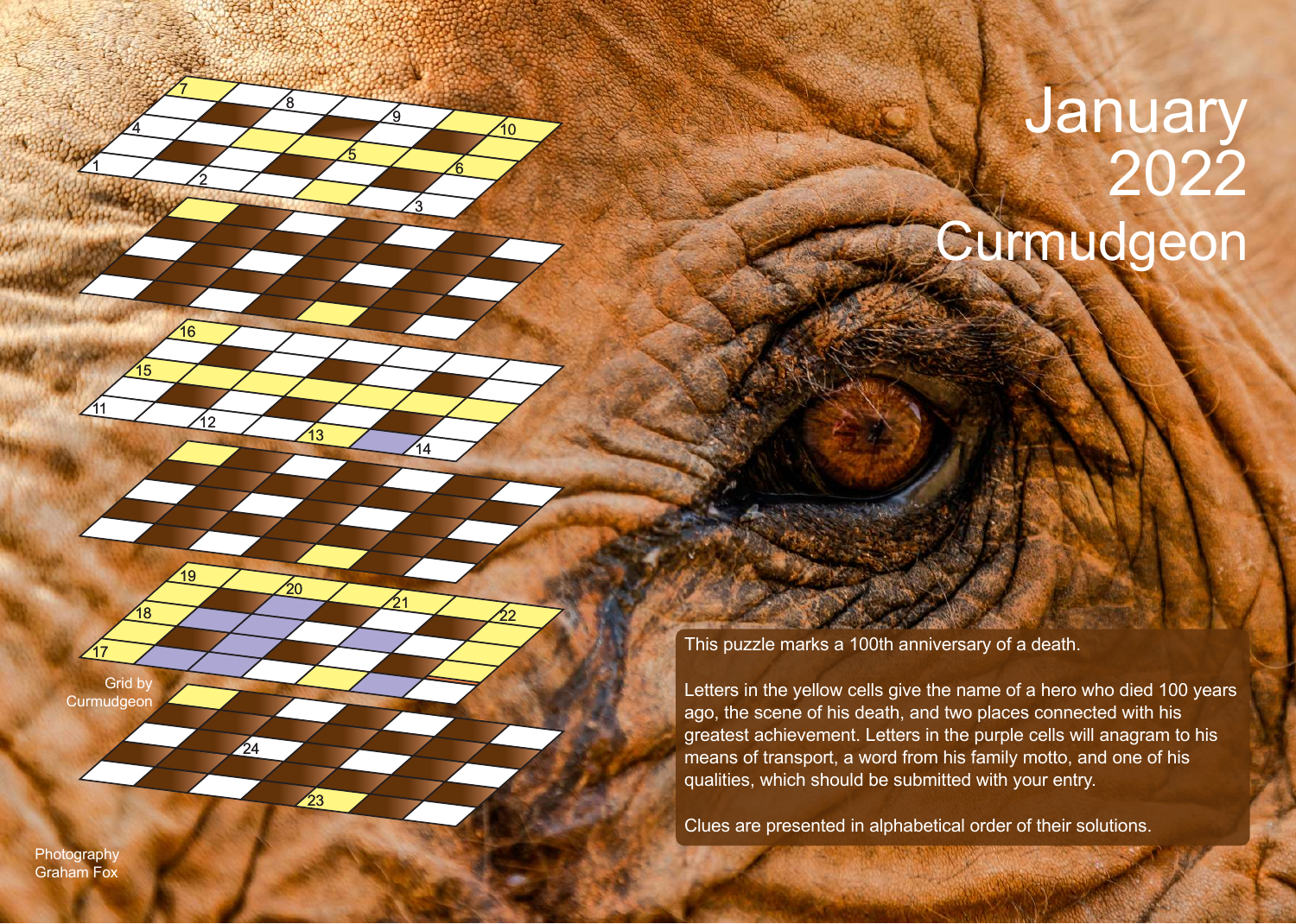| <b>MON</b>                                                 | <b>TUE</b>                                 | <b>WED</b>                                                  | <b>THU</b>                                                    | <b>FRI</b>                                             | <b>SAT</b>                                                        | <b>SUN</b>                                                                         |
|------------------------------------------------------------|--------------------------------------------|-------------------------------------------------------------|---------------------------------------------------------------|--------------------------------------------------------|-------------------------------------------------------------------|------------------------------------------------------------------------------------|
|                                                            |                                            |                                                             |                                                               |                                                        | 1 <sub>24up</sub>                                                 | 2 <sub>2d</sub>                                                                    |
|                                                            |                                            |                                                             |                                                               |                                                        |                                                                   |                                                                                    |
|                                                            |                                            |                                                             |                                                               |                                                        | Skilful driving as the<br>French do? (6)                          | Stage in growth<br>includes maturation<br>process(6)                               |
| 3 <sub>13aw</sub>                                          | $4_{5d}$                                   | 5 <sub>8d</sub>                                             | $6$ 8to                                                       | 7 <sub>3d</sub>                                        | 8 <sub>20to</sub>                                                 | $9_{12aw}$                                                                         |
| Perspective of fifth<br>century immigrant (5)              | Turkey's old capital type<br>of animal (6) | Brutish person raised<br>layer of sensitive<br>tissue $(6)$ | Cavities found in distant<br>ravines (5)                      | One of Noah's<br>passengers, a river<br>bird $(6)$     | American university<br>retreat for poet (5)                       | Backward symbol;<br>eastern mushroom (5)                                           |
| 10 <sub>7d</sub>                                           | $11$ 22to                                  | $12$ $7ac$                                                  | 13 <sub>1aw</sub>                                             | $14_{1d}$                                              | 15 <sub>15ac</sub>                                                | $16$ 9to                                                                           |
| Serious, we hear; it was<br>important to be this (6)       | School's characteristic<br>set up $(4)$    | Support part of church<br>backing gospel (7)                | Range long ago of<br>hunted animals<br>encompassing miles (5) | Female entertainer,<br>upset, say, dubious<br>Shia (6) | Aggro that is stirred<br>up in Black Sea<br>Republic (7)          | Thousand dollars in<br>good South African<br>currency (5)                          |
| 17 <sub>1ac</sub>                                          | 18 <sub>9d</sub>                           | 19 <sub>17ac</sub>                                          | 20 <sub>11ac</sub>                                            | 21 <sub>11aw</sub>                                     | 22 <sub>23up</sub>                                                | $23_{210}$                                                                         |
| Elderly relative's a fine<br>publicity agent (7)           | Runs in oddballs'<br>race $(6)$            | Worker fixed in position<br>part of phone (7)               | Part of Polar sea useful<br>in cool box $(7)$                 | Mac's vegetable:<br>something Annie<br>bottles (5)     | Home, some say, could<br>be this isolated place (6)               | King vexes<br>Scottish religious<br>establishments (5)                             |
| 24 <sub>14aw</sub>                                         | $25_{10d}$                                 | 26 <sub>10to</sub>                                          | $27_{4d}$                                                     | 28 <sub>16ac</sub>                                     | $29_{6d}$                                                         | $30$ 6ba                                                                           |
| Scoundrel, in the main<br>part of church, we<br>hear $(5)$ | Glanced sideways and<br>reeled wildly (6)  | Plate moulded for old<br>Greek coins (5)                    | Silent about a<br>hollowed-out gallon<br>bottle (6)           | Ingenuousness of<br>troubled eastern<br>native $(7)$   | After start of planting<br>fool turned up holding a<br>husk $(6)$ | <b>Husband in Christmas</b><br>entertainment<br>essentially mimes a<br>ghost $(7)$ |
| 31 19ac                                                    | $32$ 19to                                  | $33$ 18ac                                                   | Day 7<br>3d(6)                                                |                                                        |                                                                   |                                                                                    |
| Restrain overworked<br>horse left in empty<br>stable (7)   | Pole position? (5)                         | Endure or go under,<br>bow to stern (7)                     |                                                               |                                                        | A larger drawing can be<br>found on the inside back cover.        | Jan 2022                                                                           |